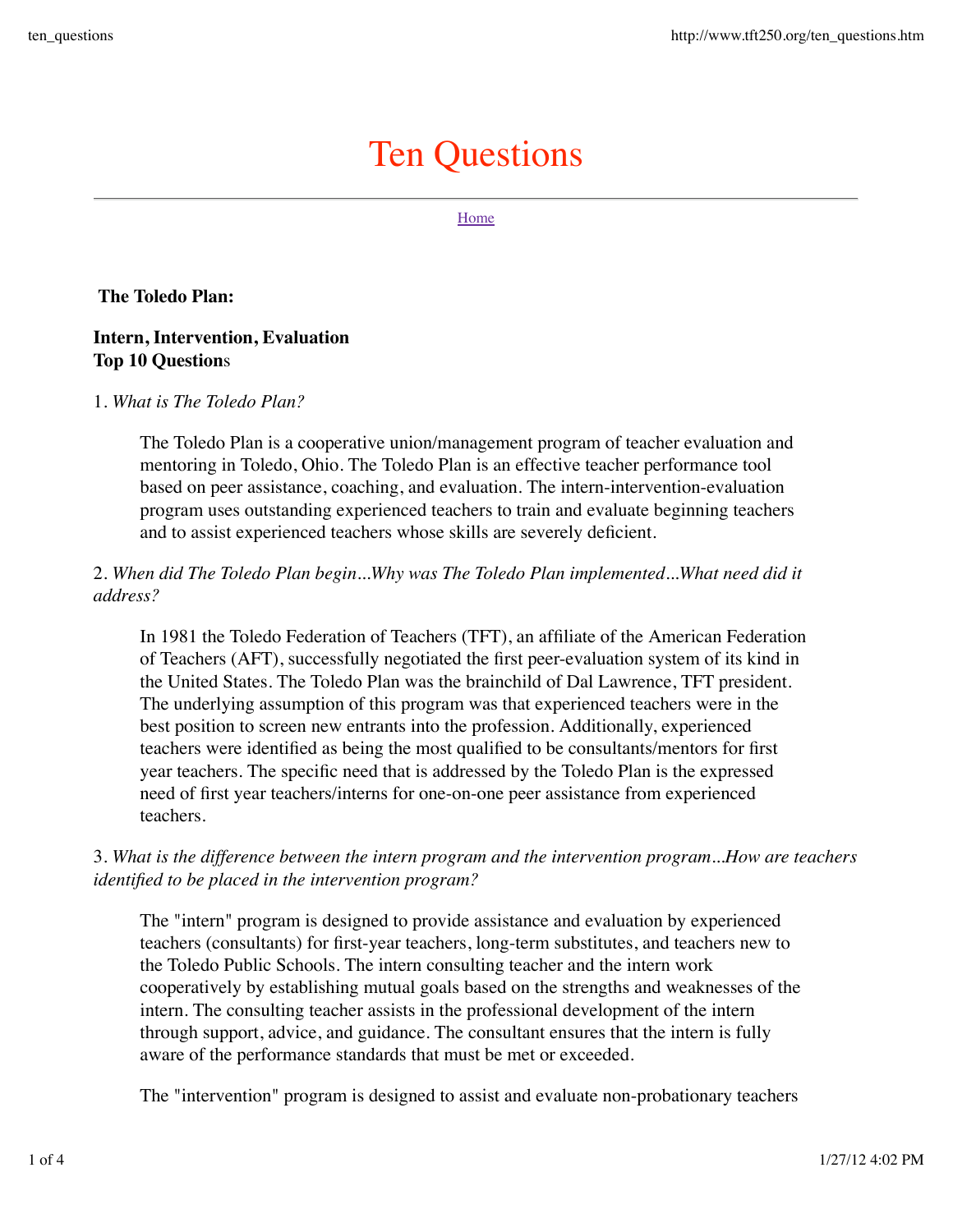(third year teachers and beyond) who have been identified by school staff (principal and/ or TFT committee) as performing in a way so unsatisfactory that termination or improvement is imperative. Often the difficulties that these teachers are having involve classroom management or an inability to present material clearly. A consultant is assigned to the identified teacher, and the goal of the intervention is an improvement in performance to an acceptable level.

Both the principal and/or union building committee may recommend that a teacher should be assigned to intervention. This identification process is designed so that a check and balance is present to avoid abuse of intervention by either union or management. Additional steps that assure consistency and fairness in procedures have been developed (see The Toledo Plan).

#### 4. *What are the goals of the Intern Program?*

There are two goals. (1) Remove from the profession those first year teachers who can't meet the performance criteria even with extensive mentoring; and (2) Provide support and professional development so that after the intern year teachers are able to build a successful classroom career on their own.

5. *How are consultants chosen...How many years can they serve as a consultant?*

Prospective intern teacher consultants submit an application to the Intern Board of Review. The minimum qualifications are: (a) five years of outstanding teaching service, (b) favorable references from three fellow teachers who are in the same building, and (c) a favorable reference from the building principal. After a preliminary paper screening, applicants are interviewed, and teaching performance is observed by senior consulting teachers.

Consultants are released from regular classroom duties so that they can devote 100% of their time to their interns. Consulting teachers are limited to three years of service and are compensated an additional \$5165.00.

#### *6. What is the evaluation component of the Intern Program?*

The evaluation process is one of continuous mutual goal-setting based on detailed observations and follow-up conferences where the consulting teacher and intern can establish goals for improvement based on specific evaluation criteria. Consulting teachers submit periodic reports to the Intern Board of Review regarding the status of each of the interns with whom they are working. During the first year, the observations and subsequent evaluations are completed solely by the consulting teacher. Consultants submit a final evaluation of interns' progress in December and March and recommend to the Intern Board of Review the future status of interns' employment with the Toledo Public Schools.

Areas in which the interns are evaluated include: (a) teaching procedures, (b) classroom management, (c) knowledge of subject, and (d) academic preparation which includes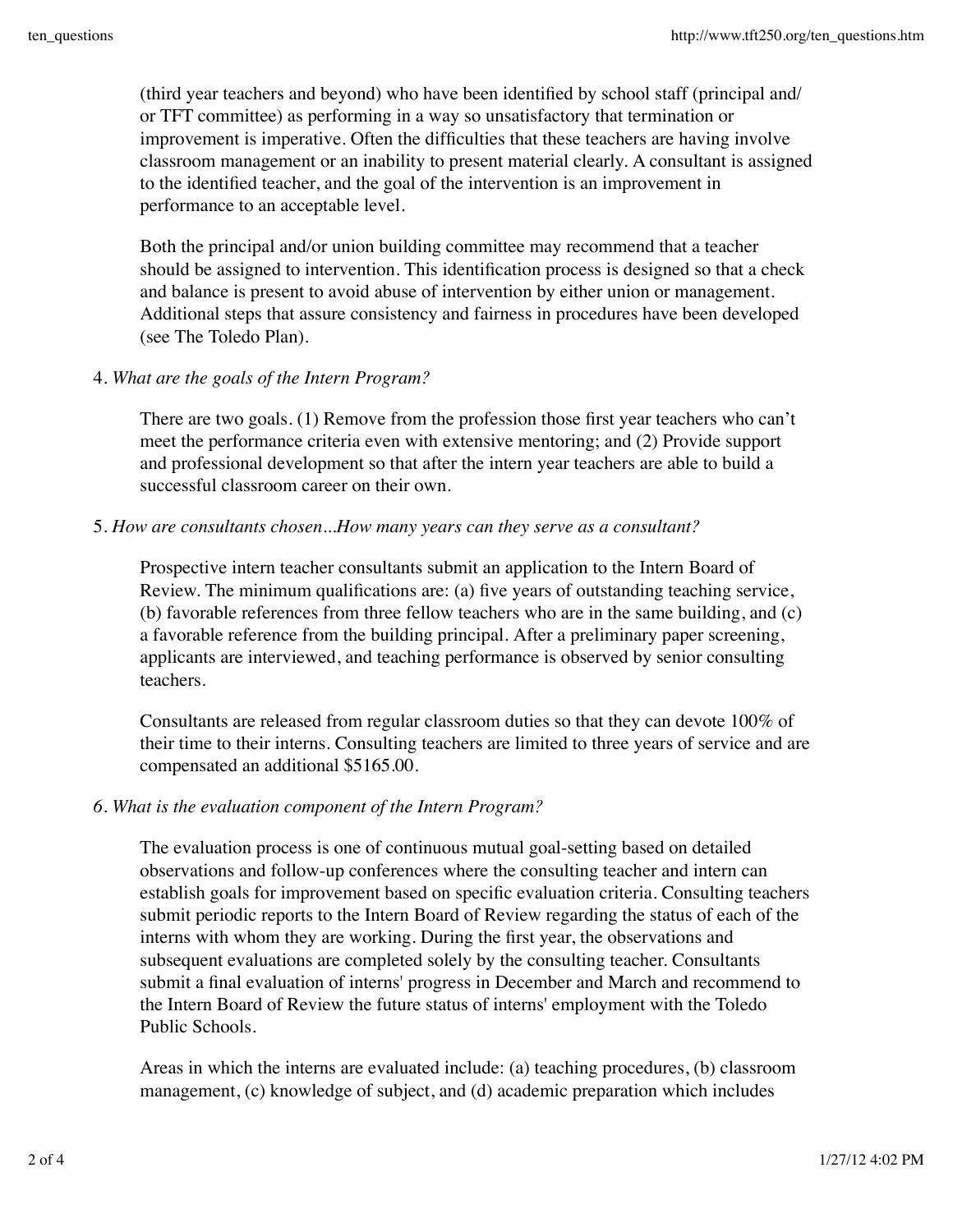personal characteristics and professional responsibility.

## 7. *What is the Intern Board of Review...Who serves on the board...What is their role?*

The Intern Board of Review is the governing body of the Toledo Plan. The board consists of five appointed union representatives and four management representatives named by the Assistant Superintendent of Human Resources. Six votes are required to reverse a consulting teacher's recommendation. The chairmanship of the Intern Review Board rotates annually between the president of the Toledo Federation of Teachers and the Assistant Superintendent for Personnel.

The Intern Review Board accepts or rejects the evaluation recommendations of the consulting teachers, assigns and monitors consulting teachers, plans and implements applicable inservices, manages the budget, and is responsible for all other aspects of the program. Recommendations of the Intern Review Board are sent to the superintendent who, under Ohio law, recommends employment, non-renewal, or termination to the Toledo Board of Education.

## 8. *Do principals have any role in the evaluation of first year students/interns?*

During the first year, principals do not observe classroom performance nor evaluate interns. However, principals complete the principal's summary form which indicates the intern's conformance to school and district regulations (e.g., attendance, adherence to school policies, discipline procedures) and submit it to consulting teachers who share the evaluation with interns. During the second year of probation, it is the principals' responsibility to evaluate and make recommendations regarding the status of interns using the same standards and criteria as those used by the consulting teachers during the first year.

# 9. *Can teachers appeal the decisions of the Intern Board of Review...Can newly hired teachers refuse to participate in the Toledo Plan?*

All newly hired teachers are subject to inclusion in the Intern Program. The only Toledo Public School personnel that are excluded from the Toledo Plan are those not performing regular classroom duties (e.g., short-term substitutes, tutors, teachers on a one-year only contract). Exceptions are decided by co-chairs of the Intern Board of Review and procedures for the evaluation of personnel excluded from the Toledo Plan can be found in Articles IX and XVIII of the Toledo Federation of Teachers-Toledo Board of Education agreement.

In the event that first year teachers' contracts are not renewed or they are terminated, they may personally appeal the decision. However, if the review panel confirmed the recommendation of non-renewal or termination, the Toledo Federation of Teachers will not process a grievance contesting the non-renewal or termination on behalf of the teacher. Teachers in the intervention program may appeal if they feel that they have been improperly placed in the program. The teacher's appeal must be filed within five days to an impartial arbitrator whose decision is binding. Representation and due process